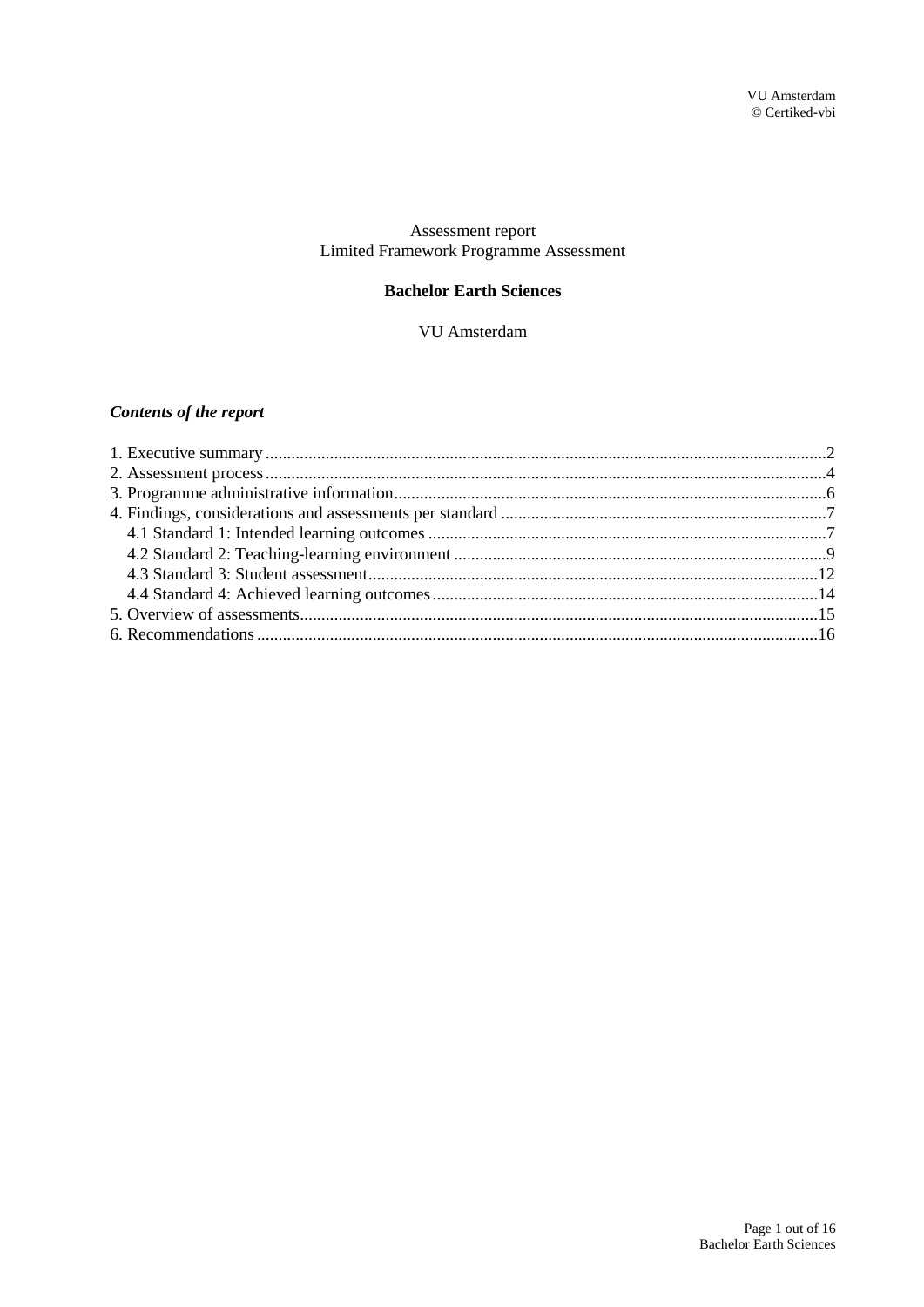# <span id="page-1-0"></span>**1. Executive summary**

In this executive summary, the panel presents the main considerations which led to the assessment of the quality of the Bachelor Earth Sciences programme of VU Amsterdam, which has been assessed according to the standards of the limited framework, as laid down in the NVAO Assessment framework for the higher education accreditation system of the Netherlands, as published on 20 December 2016 (Staatscourant nr. 69458).

The programme objectives are relevant and sound. The panel welcomes the breadth of the programme, educating students in a range of components of the earth sciences domain. The panel also appreciates the programme objectives to teach students auxiliary sciences, to train them in scientific research and to have them acquire academic skills.

The programme objectives meet the domain-specific reference framework for Earth Sciences programmes. The panel appreciates the efforts by the joint Earth Sciences programmes in the Netherlands to draft this framework and regards this to be the sound and up-to-date description of this domain.

The panel welcomes the comparison to other programmes in the Netherlands, demonstrating the profile and the specific features of the programme.

The panel is positive about students being educated to enrol in master programmes of VU Amsterdam or other universities in this domain.

The programme intended learning outcomes correspond to the programme objectives, are comprehensive and conform to the bachelor level. As some of these seem to be somewhat outdated, the panel advises to update the intended learning outcomes regularly.

The student inflow numbers of the programme are appropriate. The panel regards the entry requirements to be clear and relevant. As mathematics proficiency differences among incoming students may affect (applied) mathematics education, the panel advises to raise the mathematics proficiency of students with prior Mathematics A level education and proposes to schedule remedial courses for these students.

The curriculum meets the programme intended learning outcomes. The basic concepts in the programme domain are strongly represented in the curriculum. The panel is positive about the breadth of the curriculum and considers it to be coherent. The panel especially welcomes the pronounced practical and fieldwork components. The panel recommends strongly to increase the quantitative knowledge and skills components in the curriculum, educating students in mathematics, physics, chemistry and computer programming. The panel perceives the modelling pathway as planned by the programme as a positive step in that sense. Although the learning pathways are appreciated, the panel proposes to outline these more clearly in the curriculum.

The panel regards the teachers in the programme to be capable researchers and dedicated and skilled teachers. Their educational capabilities are up to standard, as may be deduced from the proportion of BKO-certified teachers. The panel feels the teachers' workload to be adequately managed.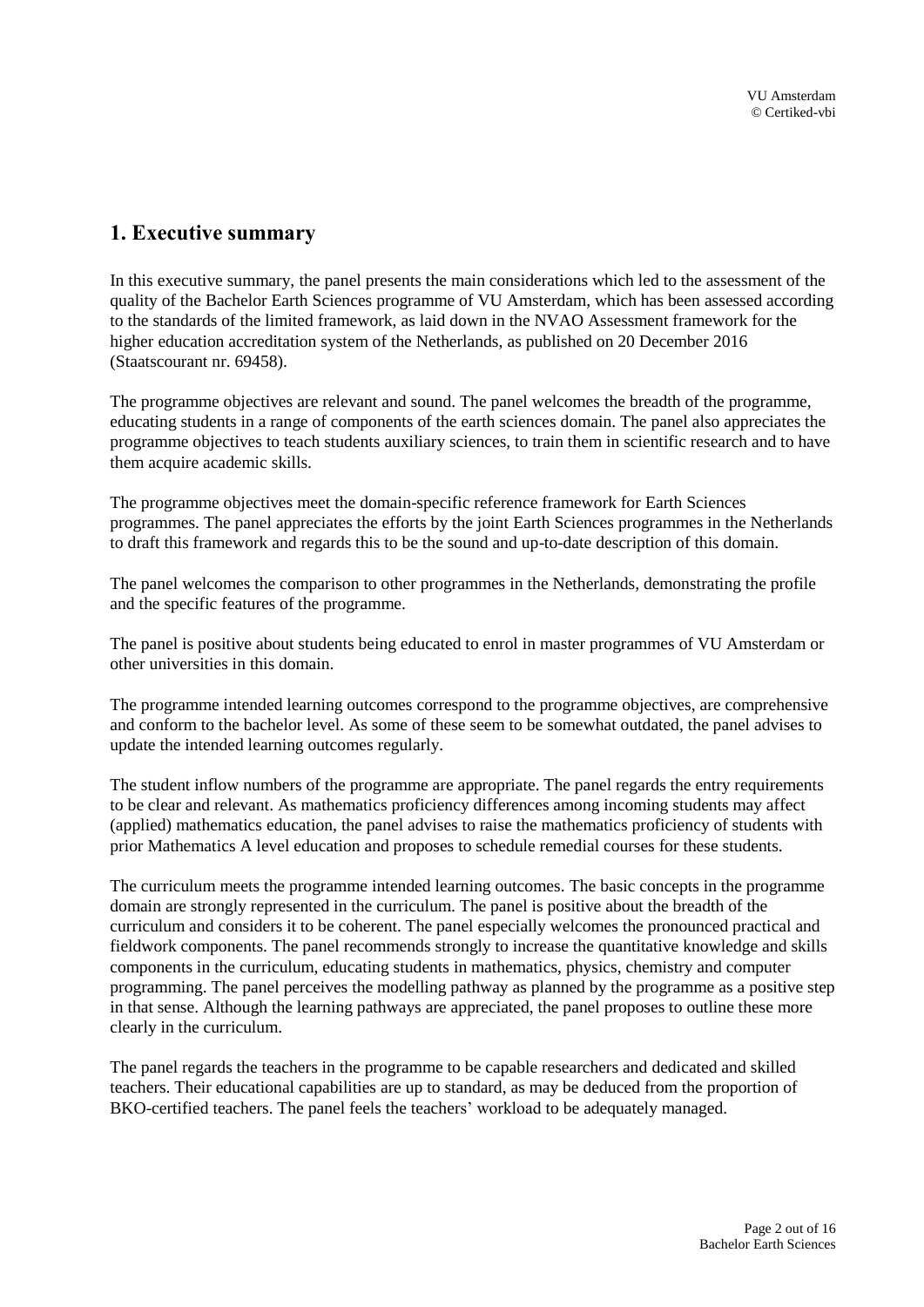The educational concept and study methods meet the programme characteristics. The number of hours of face-to-face education are generous. The panel is very positive about the study guidance and about the feedback given to students. The panel perceives the number of drop-outs as well as the student success rates to be quite appropriate.

The examinations and assessment rules and regulations of the programme are adequate, these being in line with VU Amsterdam and Faculty of Science policies.

The panel approves of the examination methods adopted by the programme and welcomes the wide variety of methods used. The methods are consistent with the goals and contents of the courses.

The supervision and assessment processes for the Bachelor thesis projects have been well-organised. Although students are offered appropriate supervision, some theses processes take long. Therefore, the panel suggests to schedule and monitor these processes more strictly. The assessment procedures are up to standard, involving two examiners assessing the work separately and on the basis of extensive and detailed assessment scoring forms.

The panel considers the measures ensuring the validity, reliability and transparency of examinations and assessments to be satisfactory.

The Bachelor theses the panel studied, match the intended learning outcomes and are adequate research projects. No theses were found by the panel to be unsatisfactory. The level and quality of the theses differ, which is reflected in the grades. The panel supports the grades given by the programme examiners. The panel finds literature studies for the Bachelor thesis projects to be less desirable and proposes to oblige students to conduct empirical research in their projects. In addition, the panel advises to achieve one standard format, limiting, among others, the differences in lay-out and referencing.

The panel regards the programme graduates to have reached the intended learning outcomes and to be qualified to enrol in master programmes in this domain.

The panel that conducted the assessment of the Bachelor Earth Sciences programme of VU Amsterdam assesses this programme to meet the standards of the limited framework, as laid down in the NVAO Assessment framework for the higher education accreditation system of the Netherlands, judging the programme to be satisfactory. Therefore, the panel advises NVAO to accredit the programme.

Rotterdam, 18 March 2019

Prof. dr. ir. A. Veldkamp drs. W. Vercouteren (panel chair) (panel secretary)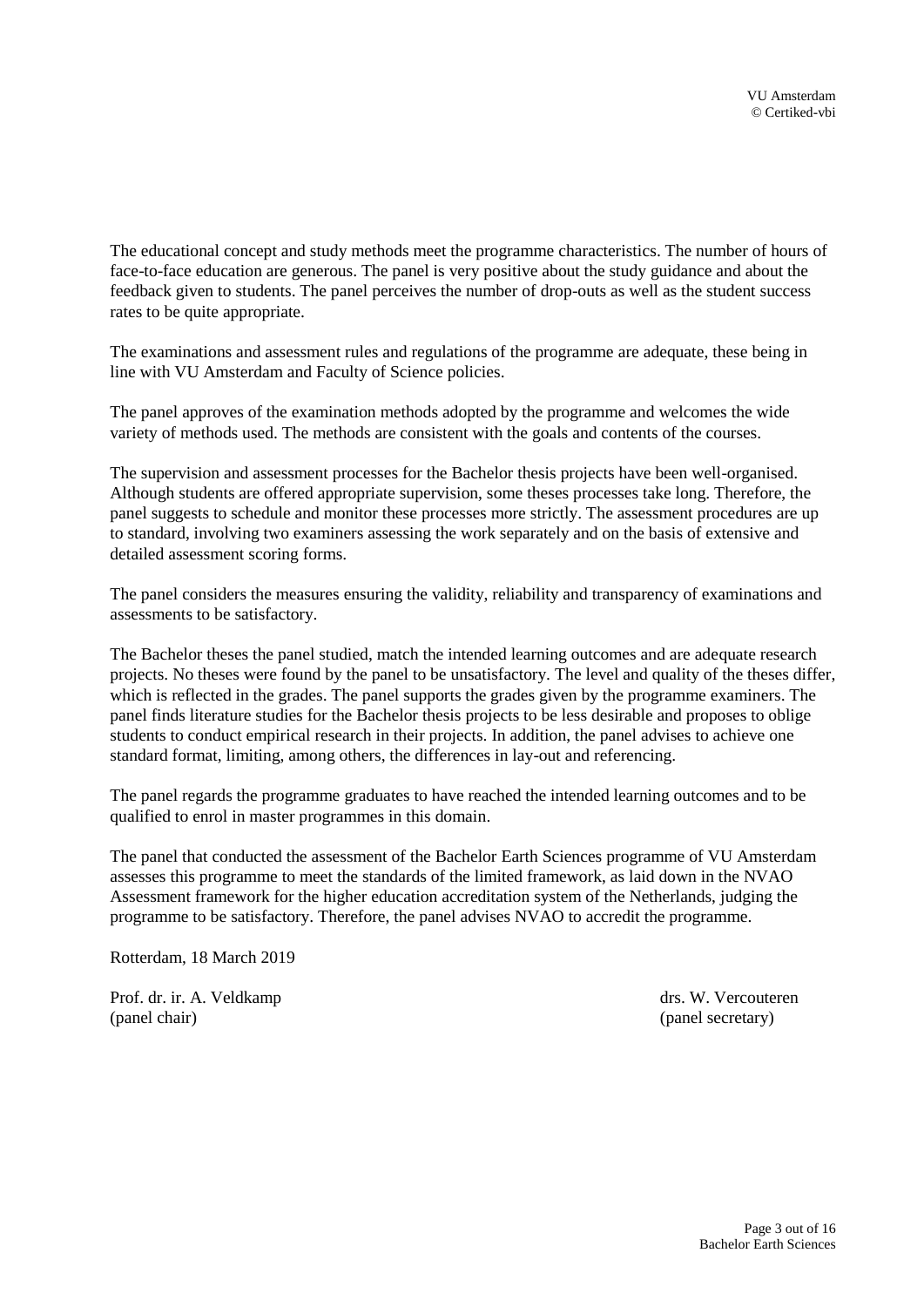# <span id="page-3-0"></span>**2. Assessment process**

The evaluation agency Certiked VBI received the request by VU Amsterdam to organise the limited framework programme assessment process for the Bachelor Earth Sciences programme of this University. The objective of the programme assessment process was to assess whether the programme would conform to the standards of the limited framework, as laid down in the NVAO Assessment framework for the higher education accreditation system of the Netherlands, published on 20 December 2016 (Staatscourant nr. 69458).

Having conferred with management of the VU Amsterdam programme, Certiked invited candidate panel members to sit on the assessment panel. The panel members agreed to do so. The panel composition was as follows:

- **•** Prof. dr. ir. A. Veldkamp, dean ITC Faculty of Geo-Information and Earth Observation, University of Twente, the Netherlands (panel chair);
- **Drs. T.M. van Daalen, director Geological Survey of the Netherlands, Netherlands Organisation for** Applied Scientific Research, the Netherlands (panel member);
- Prof. dr. P.A. van der Beek, full professor, Institut des Sciences de la Terre, Université Grenoble Alpes, France (panel member);
- Prof. dr. M. Landrø, full professor, Department of Petroleum Technology and Applied Geophysics, Norwegian University of Science and Technology, Norway (panel member);
- **Prof. dr. ir. N.E.C. Verhoest, associate professor, Department of Environment, Ghent University,** Belgium (panel member);
- L. Roelofs BSc, student Master Earth Surface and Water, Faculty of Geosciences, Utrecht University, the Netherlands (student member).

On behalf of Certiked, drs. W. Vercouteren served as the process coordinator and secretary in the assessment process.

All panel members and the secretary confirmed in writing being impartial with regard to the programme to be assessed and observing the rules of confidentiality. Having obtained the authorisation by the University, Certiked requested the approval of NVAO of the proposed panel to conduct the assessment. NVAO have given their approval.

To prepare the assessment process, the process coordinator convened with management of the programme to discuss the outline of the self-assessment report, the subjects to be addressed in this report and the site visit schedule. In addition, the planning of the activities in preparation of the site visit were discussed. In the course of the process preparing for the site visit, programme management and the Certiked process coordinator regularly had contact to fine-tune the process. The activities prior to the site visit have been performed as planned. Programme management approved of the site visit schedule.

Well in advance of the site visit date, programme management sent the list of final projects of graduates of the programme of the most recent years. Acting on behalf of the assessment panel, the process coordinator selected the theses of 15 graduates from the last few years. The grade distribution in the selection was ensured to conform to the grade distribution in the list, sent by programme management.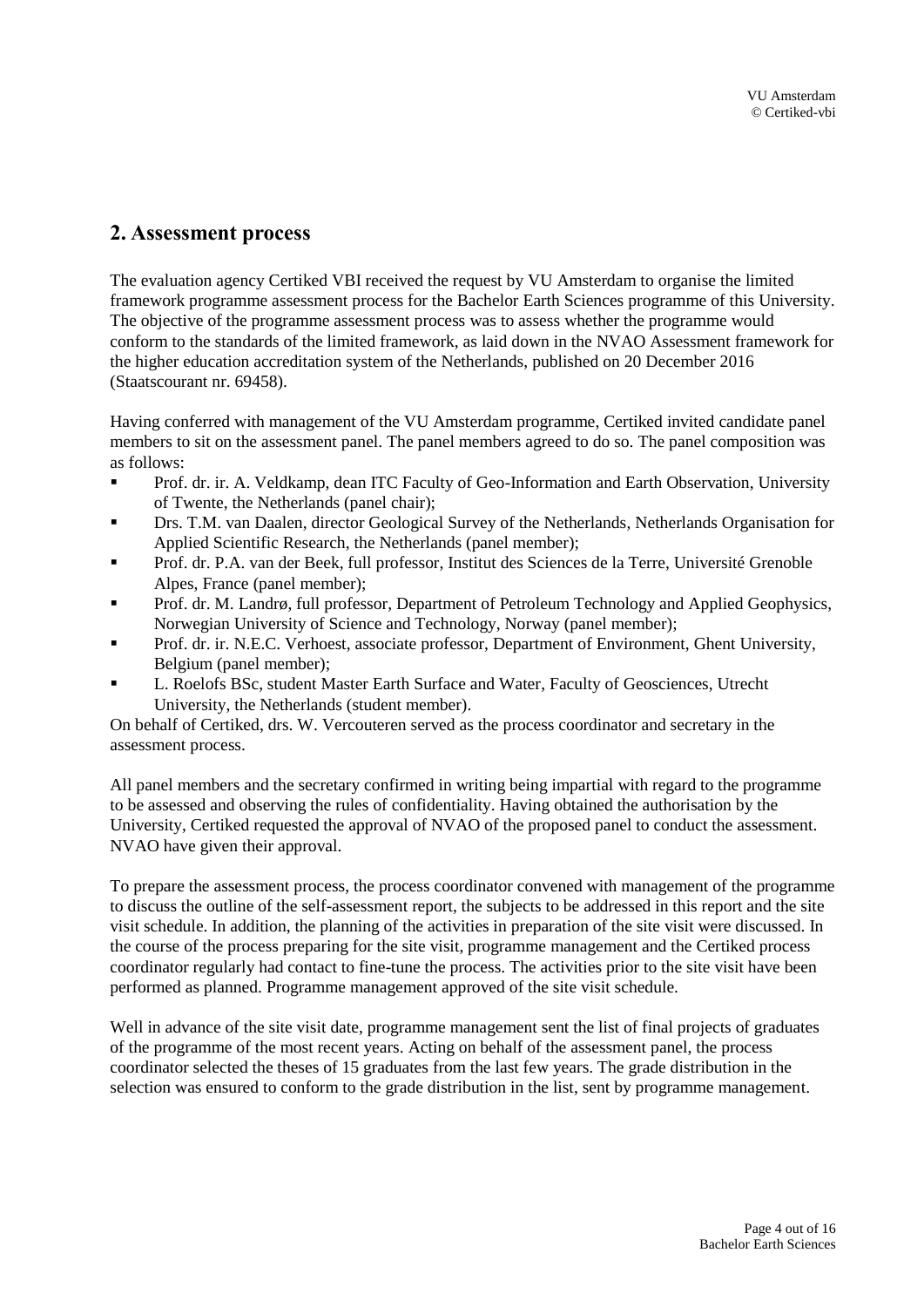The panel chair and the panel members were sent the self-assessment report of the programme, including appendices. In the self-assessment report, the student chapter was included. In addition, the expert panel members were forwarded a number of theses of the programme graduates, these theses being part of the selection made by the process coordinator.

Well before the site visit date, the assessment panel chair and the process coordinator met to discuss the self-assessment report provided by programme management, the procedures regarding the assessment process and the site visit schedule. In this meeting, the profile of panel chairs of NVAO was discussed as well. The panel chair was informed about the competencies, listed in the profile. Documents pertaining to a number of these competencies were presented to the panel chair. The meeting between the panel chair and the process coordinator served as the briefing for panel chairs, as meant in the NVAO profile of panel chairs.

Prior to the date of the site visit, all panel members sent in their preliminary findings, based on the selfassessment report and the final projects studied, and a number of questions to be put to the programme representatives on the day of the site visit. The panel secretary summarised this information, compiling a list of questions, which served as a starting point for the discussions with the programme representatives during the site visit.

Shortly before the site visit date, the complete panel met to go over the preliminary findings concerning the quality of the programme. During this meeting, the preliminary findings of the panel members, including those about the theses were discussed. The procedures to be adopted during the site visit, including the questions to be put to the programme representatives on the basis of the list compiled, were discussed as well.

On 8 and 9 January 2019, the panel conducted the site visit on the VU Amsterdam campus. The site visit schedule was as planned. In a number of separate sessions, the panel was given the opportunity to meet with Faculty Board representatives, programme management, Examination Board members, teachers and final projects examiners, and students and alumni.

In a closed session at the end of the site visit, the panel considered every one of the findings, weighed the considerations and arrived at conclusions with regard to the quality of the programme. At the end of the site visit, the panel chair presented a broad outline of the considerations and conclusions to programme representatives. This included the judgements for each of the standards.

Clearly separated from the process of the programme assessment, assessment panel members and programme representatives met to conduct the development dialogue, with the objective to discuss future developments of the programme.

The assessment draft report was finalised by the secretary, having taken into account the findings and considerations of the panel. The draft report was sent to the panel members, who studied it and made a number of changes. Thereupon, the secretary edited the final report. This report was presented to programme management to be corrected for factual inaccuracies. Programme management were given two weeks to respond. Having been corrected for these factual inaccuracies, the Certiked bureau sent the report to the Board of VU Amsterdam, to accompany their request for re-accreditation of this programme.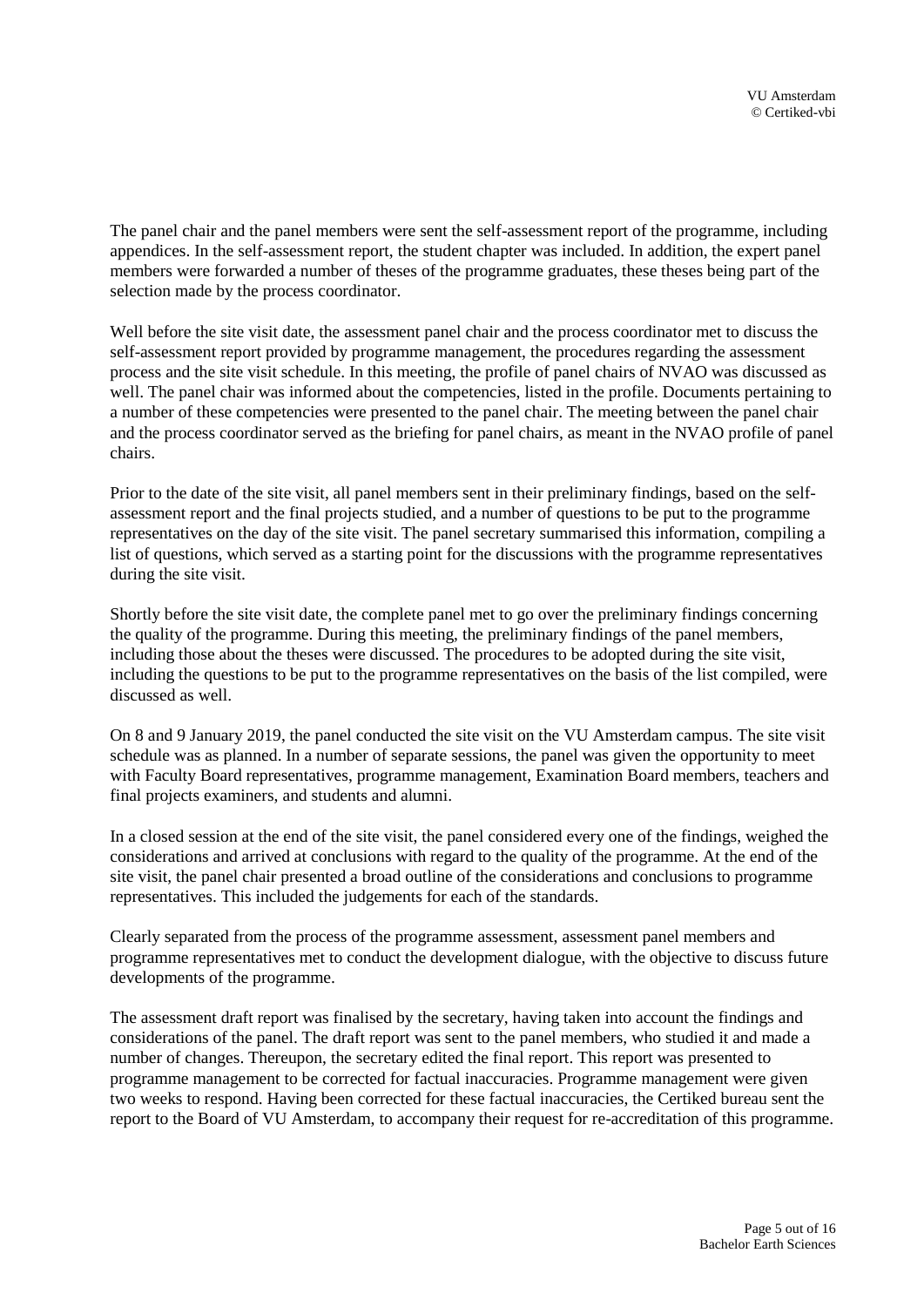# <span id="page-5-0"></span>**3. Programme administrative information**

| Orientation, level programme: Academic Bachelor |  |
|-------------------------------------------------|--|
|                                                 |  |
| 180 EC                                          |  |
| <b>Earth Surface</b>                            |  |
|                                                 |  |
|                                                 |  |
| Full-time (language of instruction Dutch)       |  |
| 56986                                           |  |
|                                                 |  |
|                                                 |  |
|                                                 |  |
|                                                 |  |
|                                                 |  |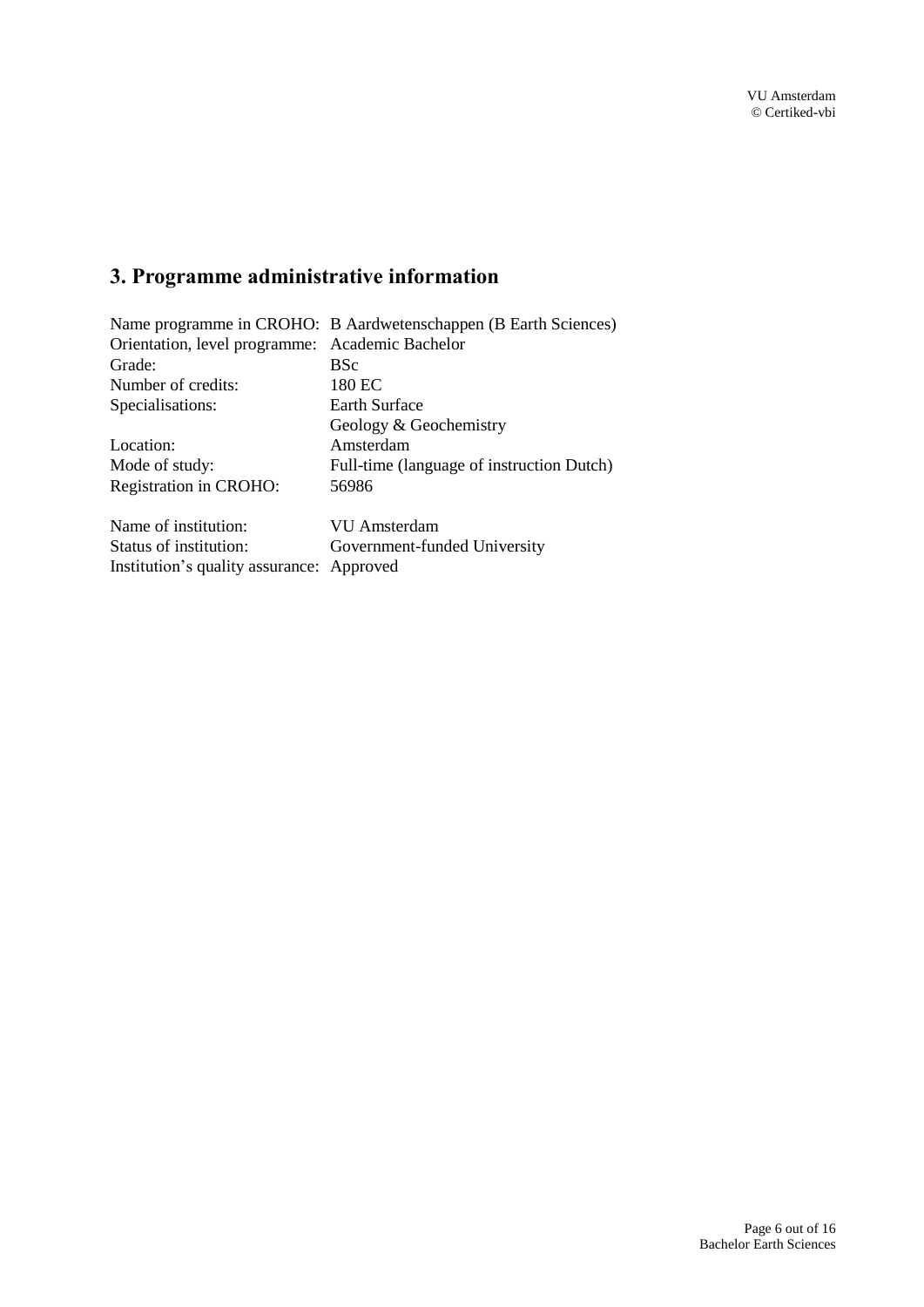# <span id="page-6-0"></span>**4. Findings, considerations and assessments per standard**

## <span id="page-6-1"></span>**4.1 Standard 1: Intended learning outcomes**

The intended learning outcomes tie in with the level and orientation of the programme; they are geared to the expectations of the professional field, the discipline, and international requirements.

#### *Findings*

The Bachelor Earth Sciences programme is one of the bachelor programmes of the Faculty of Science of VU Amsterdam. The dean of the Faculty has the responsibility for all programmes of the Faculty. This Bachelor programme is part of the Bachelor College of Earth, Ecology and Environmental Sciences of this Faculty. The director of the programme is responsible for the contents, quality and implementation of the programme. The programme director is assisted by the programme coordinator. The Programme Committee for the programme, being composed of three teachers and three students, advises programme management on quality issues. The Faculty Examination Board monitors the programme adhering to the applicable Education and Examination Regulations. The sub-committee of the Examination Board for the Earth, Ecology and Environmental domain supervises the quality of examinations and assessments of the programme. Almost all teachers in the programme are employed at the Department of Earth Sciences of the Faculty.

The Bachelor Earth Sciences of VU Amsterdam is a three-year, research-based, broad, academic bachelor programme in the multi-disciplinary Earth Sciences domain. The programme covers the geosphere, hydrosphere, atmosphere and, to some extent, the biosphere components of the Earth Sciences field. The programme objectives are to educate students broadly in the Earth Sciences field, encompassing geological and geographical aspects and emphasising the interaction of physical and chemical processes at and below Earth's surface and Earth's evolution through time. In addition, the programme aims to acquaint students with scientific research in this domain, to teach them auxiliary sciences, such as mathematics, physics, chemistry and information technology and to train them in academic skills, needed in this field. Students may specialise in one of the specialisations Geology and Geochemistry or Earth Surface.

The programme has been benchmarked against the domain-specific reference framework for the Earth Sciences in the Netherlands, which has been drafted by the joint programmes in the Netherlands. The objectives of the programme conform to this framework.

The programme has been compared to other bachelor programmes in Earth Sciences in the Netherlands. Although being quite similar to these programmes in a number of ways, the programme distinguishes itself from these programmes by being broad, by providing students with extensive fieldwork training and by offering small-scale education.

The programme does not explicitly prepare students to enter the labour market, but aims to prepare them for master programmes in this field, both of VU Amsterdam and of other universities in the Netherlands and abroad. On a regular basis, programme management consults with the Field of Employment Advisory Board to keep the programme aligned with professional field requirements.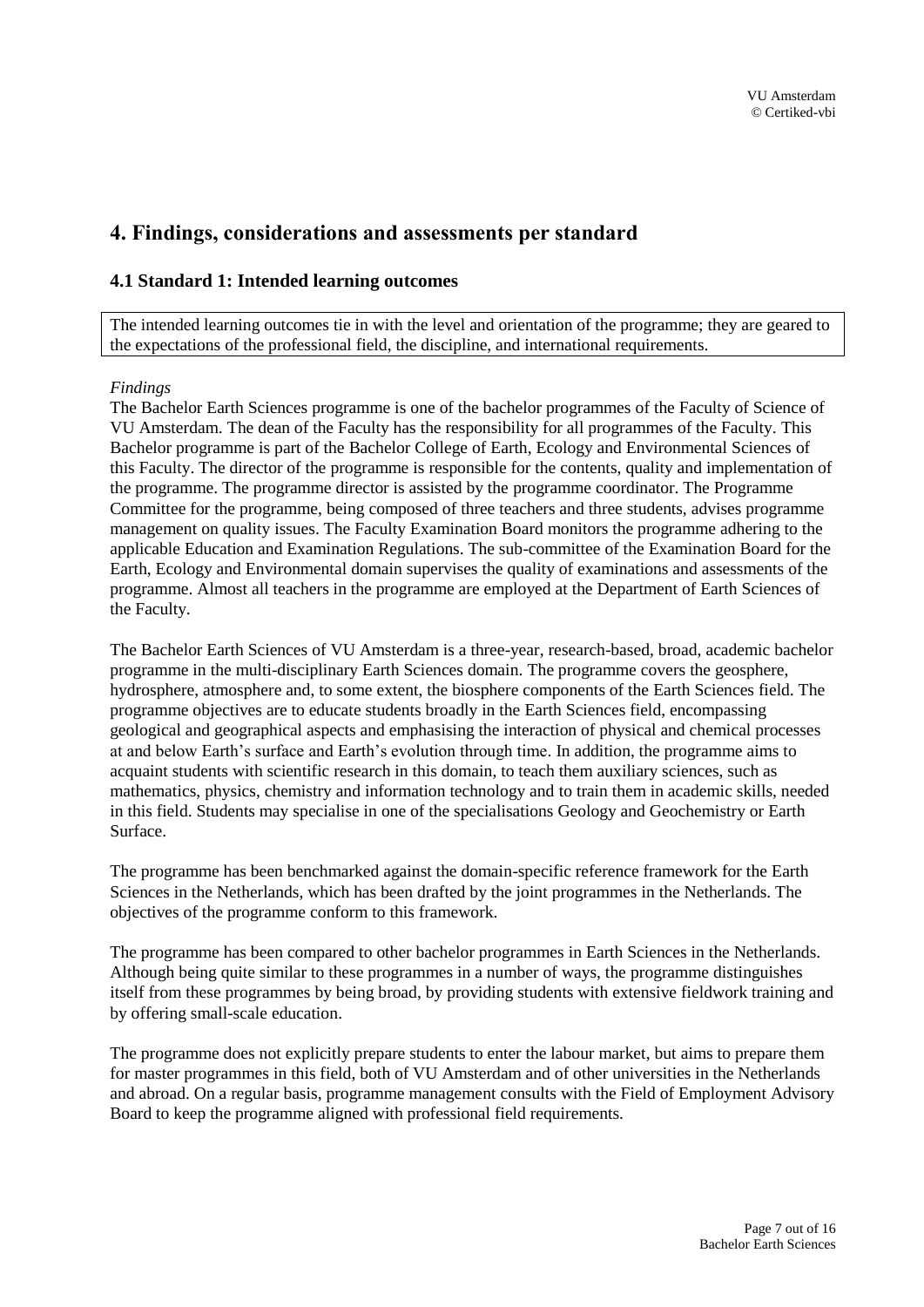The programme objectives have been translated into intended learning outcomes, specifying knowledge and understanding of the components of the Earth Sciences domain, specific knowledge and understanding of one of the programme specialisations, knowledge of auxiliary disciplines, scientific research skills, critical thinking and critical appraisal of literature and research outcomes, awareness of the societal and ethical aspects, academic skills, and self-directed learning competencies.

Programme management presented the comparison of the intended learning outcomes to the Dublin descriptors for the bachelor level.

#### *Considerations*

The panel considers the programme objectives to be relevant and sound. The panel welcomes the breadth of the programme, educating students in a range of components of the Earth Sciences domain. The panel also appreciates the programme objectives to teach students auxiliary sciences, to train them in scientific research and to have them acquire academic skills.

The programme objectives meet the domain-specific reference framework for the Earth Sciences programmes. The panel appreciates the efforts by the joint programmes in the Earth Sciences in the Netherlands to draft this framework and regards this to be the sound and up-to-date description of this domain.

The panel welcomes the comparison to other programmes in the Netherlands, demonstrating the profile and the specific features of the programme.

The panel is positive about students being educated to enrol in master programmes of VU Amsterdam or other universities in this domain.

The programme intended learning outcomes correspond to the programme objectives, are comprehensive and conform to the bachelor level. As some of the intended learning outcomes seem to be somewhat outdated, the panel advises to update the intended learning outcomes regularly.

#### *Assessment of this standard*

These considerations have led the assessment panel to assess standard 1, Intended learning outcomes, to be satisfactory.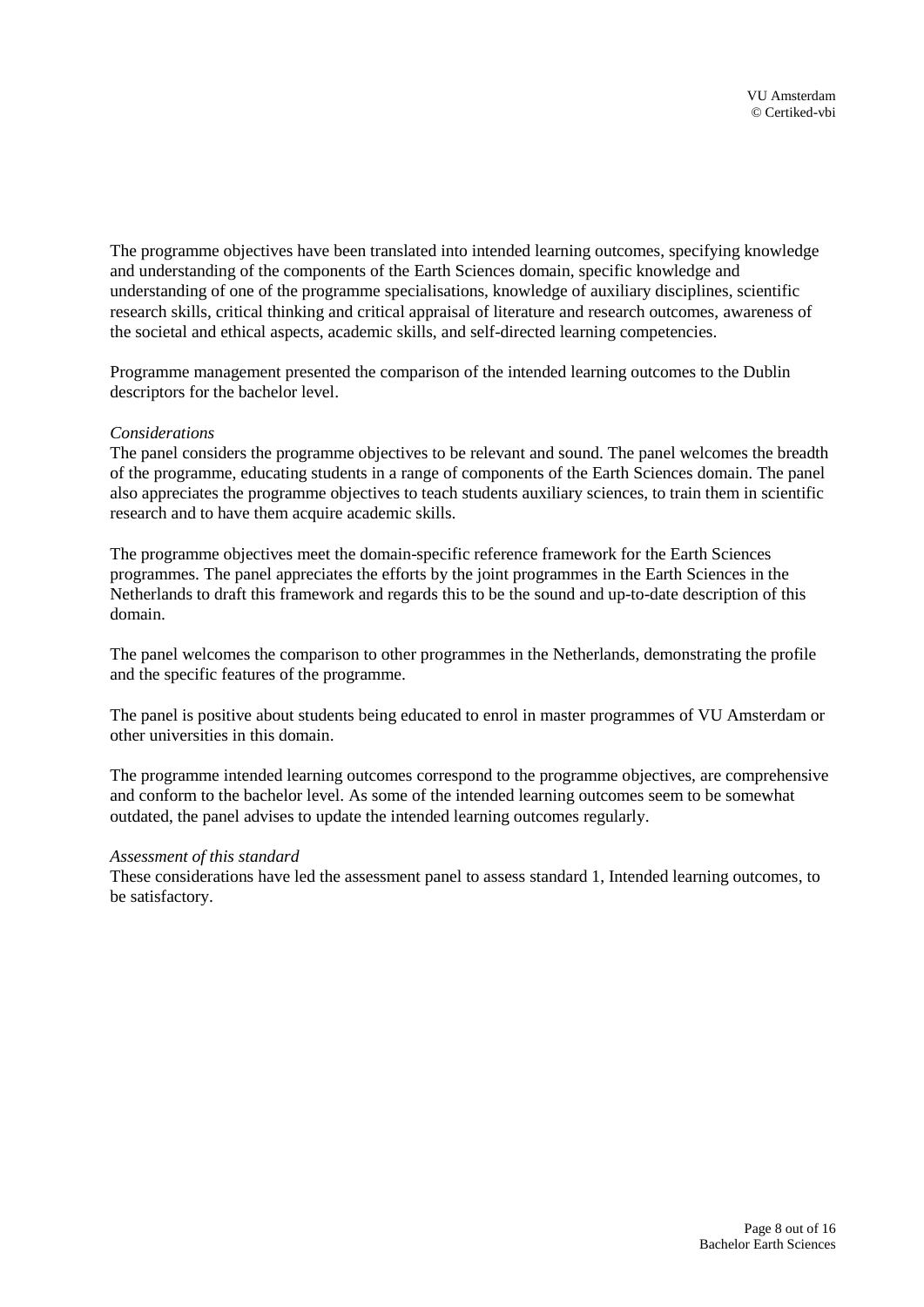## <span id="page-8-0"></span>**4.2 Standard 2: Teaching-learning environment**

The curriculum, the teaching-learning environment and the quality of the teaching staff enable the incoming students to achieve the intended learning outcomes.

#### *Findings*

The number of incoming students in the last five years was on average about 70 students, the inflow being quite stable across these years. For reasons of optimisation of organisational capacity, the programme has set the target intake numbers at about 80 students. The entry requirements of the programme are the secondary education (vwo) diploma, including courses on chemistry, physics and mathematics A or B. Applicants with Mathematics A or Mathematics B are both admitted. This leads to differences among students. Mathematics courses in the curriculum are experienced by some students as too challenging and by other students as too easy. The vast majority of the incoming students have the vwo-diploma as their prior education. Some students have degrees from institutes for higher vocational training or from foreign institutions.

The curriculum of the programme takes three years and carries 180 EC of study load. For the programme, a table was presented, showing the mapping of the intended learning outcomes and the courses. The curriculum has been organised in four distinct learning pathways, being Earth's Processes, Earth Scientist's Skill and Tool set, Academic Skills and Auxiliary Courses. Each of the courses in the curriculum are part of one of these pathways. The Earth's Processes learning pathway introduces students to the breadth of Earth Sciences, offering them fundamental knowledge and understanding of the domain. The Earth Scientist's Skill and Tool set trains students the methods and techniques, needed to work as earth scientists in academia, industry or consulting. Important parts of this pathway are laboratory work, fieldwork and excursions. Fieldwork is scheduled in the first two years of the curriculum and also, for the majority of the students, part of the Bachelor thesis project in the third year. The Academic Skills pathway includes courses on philosophy of science and history of science, general transferable skills, academic writing and career preparation. In the Auxiliary Courses learning pathway, students take courses in mathematics, physics, chemistry and information technology. In the third year of the curriculum, the modelling course *Geophysics and Computer Modelling* is scheduled. The programme intends to design and implement a modelling learning pathway, starting in the first year and covering the curriculum as a whole. This modelling learning pathway will allow students to acquire basic, but sufficient knowledge of mathematics, physics and chemistry. In the third year minor, students may specialise in either the Geology and Geochemistry or Earth Surface specialisations. They may also take other minors or do internships. At the end of the curriculum, students complete the individual Bachelor research project (18 EC). The options for the thesis are to do research on the basis of laboratory work, field work or, in rare cases, literature study. Talented students having grade point averages of 7.5 or more, may take the honours programme, implying 30 EC of additional courses.

A total number of about 40 teachers are involved in the programme. The teachers are employed at the Department of Earth Sciences. Most of the teachers are active researchers in their fields. All staff members except the two part-time junior teachers have PhD degrees. Of the total number of teachers about 75 % are BKO-certified. Another 12 % of the teachers are in the process of acquiring the BKOcertificate. In addition, some teachers have acquired or are in the process to acquire the SKO-certificate.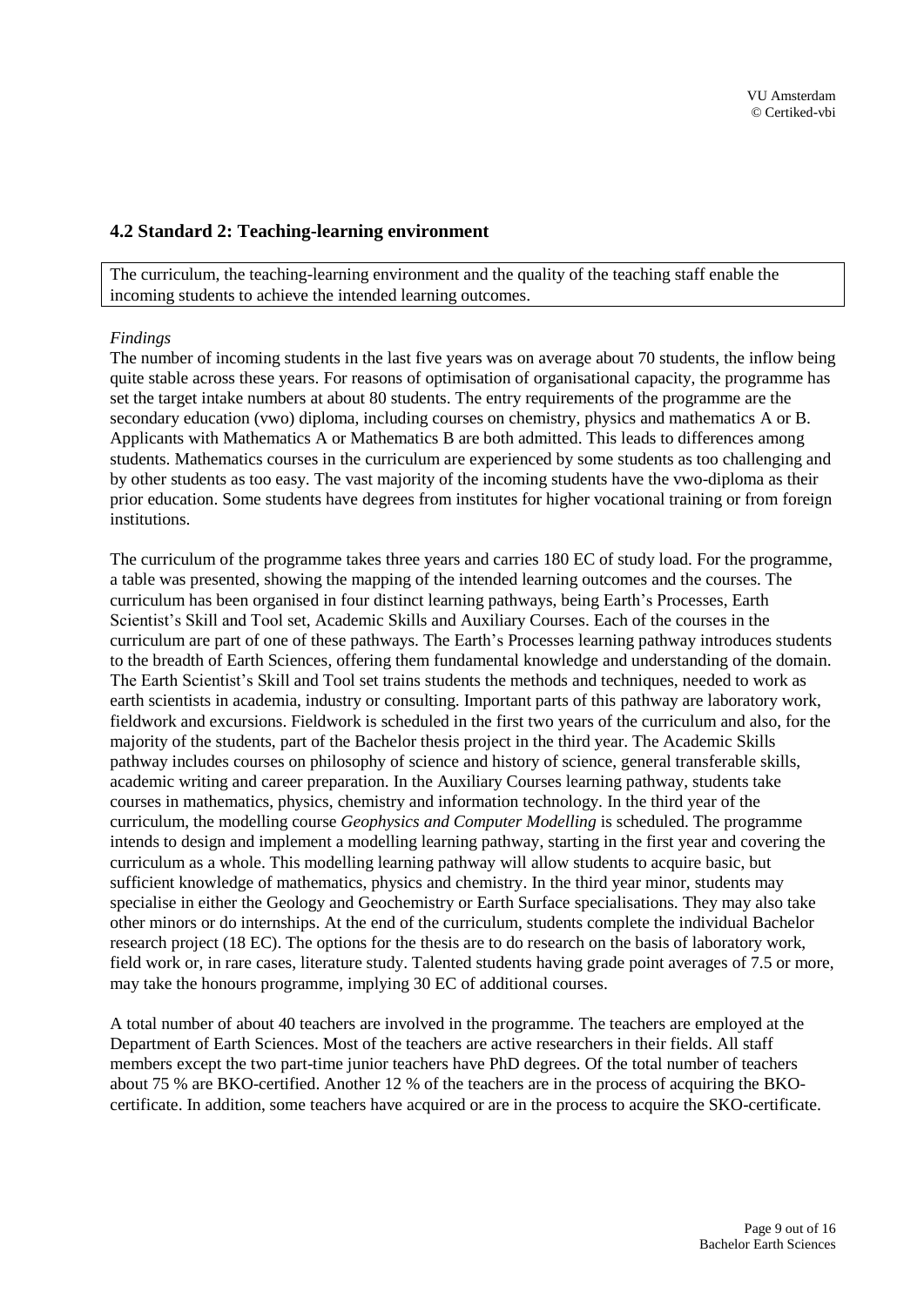Teachers experience the workload as demanding, but manageable. New staff as well as junior teachers have been recruited to alleviate the teachers' workload. Twice per year, teachers' meetings are scheduled to inform teachers about programme developments. Students are content about teachers' performances and accessibility.

The educational concept of the programme is meant to promote students engaging actively in the learning processes. The total number of hours of face-to-face education is on average 18.5 hours per week in the first year of the curriculum, 17.5 hours per week in the second year and 9.5 hours per week in the third year. Study methods adopted in the programme are, among others, lectures, practical classes, exercises, fieldwork assignments, and oral and written presentations. Students are guided by their cohort mentors, who inform them about choices to be made in the curriculum. Cohort mentors are assisted by the programme coordinator. In case of study delay, students are invited to meet with mentors and support to remedy any problems is offered. Elaborate feedback is given on course examinations, practical work and fieldwork assignments. Feedback on the fieldwork assignments in the first and second year is provided two times before submission of the final version. Students may turn to the programme study advisor or the trust person for guidance. Students with whom the panel met, expressed being content about study guidance. In the first year and in line with the Binding Study Advice, students must obtain 42 EC. About 15 % to 20 % drop out of the programme, the vast majority of them in the first year. The curriculum is quite challenging, but doable in the students' view. The student success rates are 44 % after three years and 78 % after four years (students' proportions re-entering in second year, figures for last three cohorts).

#### *Considerations*

The student inflow numbers of the programme are appropriate. The panel regards the entry requirements to be clear and relevant. As mathematics proficiency differences among incoming students may affect (applied) mathematics education, the panel advises to raise the mathematics proficiency of students with prior Mathematics A level education and proposes to schedule remedial courses for these students.

The curriculum meets the intended learning outcomes of the programme. The courses are up to standard. The basic concepts in the programme domain are strongly represented in the curriculum. The panel is positive about the breadth of the curriculum and considers it to be coherent. The panel especially welcomes the pronounced practical and fieldwork components. The panel recommends strongly to increase the quantitative knowledge and skills components in the curriculum, educating students in mathematics, physics, chemistry and computer programming. The panel perceives the modelling pathway as planned by the programme as a positive step in that sense. Although the learning pathways are appreciated, the panel proposes to outline these more clearly in the curriculum.

The panel regards the teachers in the programme to be capable researchers and dedicated and skilled teachers. Their educational capabilities are up to standard, as may be deduced from the proportion of BKO-certified teachers. The panel feels the teachers' workload to be adequately managed.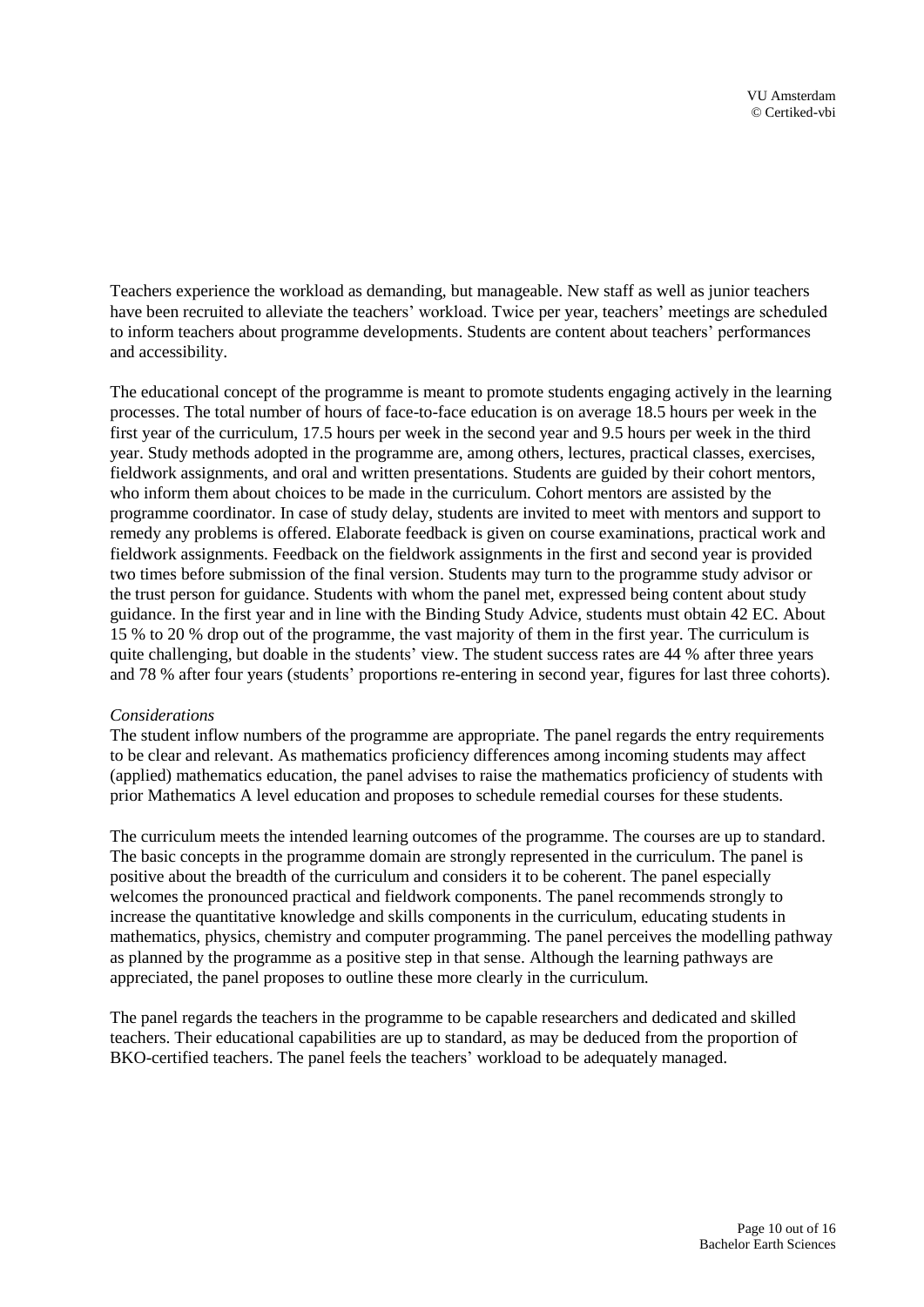The panel considers the educational concept and study methods to meet the programme characteristics. The number of hours of face-to-face education are generous. The panel is very positive about the study guidance and about the feedback given to students. The panel perceives the number of drop-outs as well as the student success rates to be quite appropriate.

#### *Assessment of this standard*

These considerations have led the assessment panel to assess standard 2, Teaching-learning environment, to be satisfactory.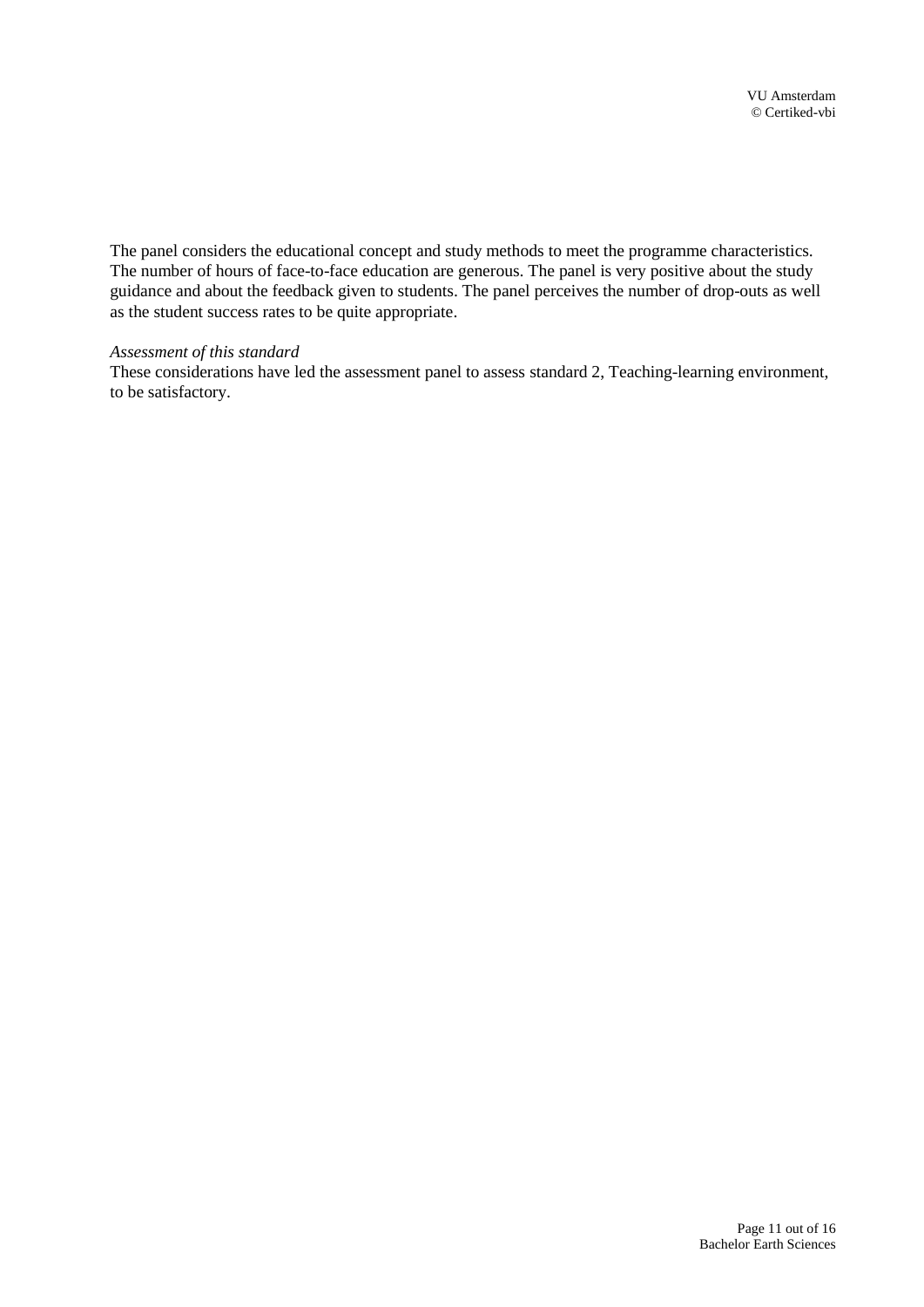#### <span id="page-11-0"></span>**4.3 Standard 3: Student assessment**

The programme has an adequate system of student assessment in place.

#### *Findings*

The programme examination and assessment procedures are aligned with the VU Amsterdam policies and the Faculty of Science policies.

As has been indicated, the Examination Board for the programme has the authority to monitor the quality of examination and assessment processes and products. The sub-committee of the Board for the Earth, Ecology and Environmental domain specifically monitors the examinations and assessments quality for this programme.

The examination methods for the courses are selected in line with the courses' contents. In most of the courses, multiple examinations are scheduled. The examination methods in the programme are quite diverse and include written examinations, practical assignments, fieldwork assignments, reports, written assignments, and oral presentations. Throughout the programme, group work is gradually being replaced by individual assignments.

The Bachelor thesis project procedures are documented in the Bachelor thesis course manual. The thesis projects are guided individual research projects. Students are presented subjects for the projects, but may also propose subjects themselves. Students are entitled to supervision by their individual supervisor. Meetings are weekly. In addition, classes are scheduled to address project design subjects and written and oral presentation guidelines. Part of the supervision process is the go/no-go procedure. This procedure requires students, who risk not to meet the requirements, to find another subject. To complete the project, students are to submit the written thesis and present their findings orally. Bachelor thesis projects are assessed by the supervisor and second reader independently, using thesis assessment scoring forms. The assessment components are attitude (pass/fail), contents and layout (60 % of grade), methodology (30 %) and oral presentation (10 %). The examiners' grades are averaged. In case these assessments differ more than 2.0 points or in case one of the examiners judges the project to be unsatisfactory, a third examiner will be asked to assess and grade the thesis as well. All theses are checked for plagiarism.

Programme management and the Examination Board have taken a number of measures to promote the validity, reliability and transparency of examinations and assessments. The Examination Board appoints examiners, who should have PhD degrees and, preferably, ought to be BKO-certified. For the programme, the assessment matrix has been drafted, specifying the relations of the intended learning outcomes of the programme, the courses and the examination methods adopted in the courses. The matrix is intended to ensure all course goals to be assessed. Examinations' drafts are peer-reviewed by fellow-teachers. In course files, test matrices are required. On behalf of the Examination Board, the Evaluation Committee of Tests and Exams reviews samples of course examinations and samples of Bachelor theses. All courses are reviewed every five years. Samples of Bachelor theses are inspected every year. Cases of plagiarism or fraud are to be reported to the Examination Board, who will handle these cases.

#### *Considerations*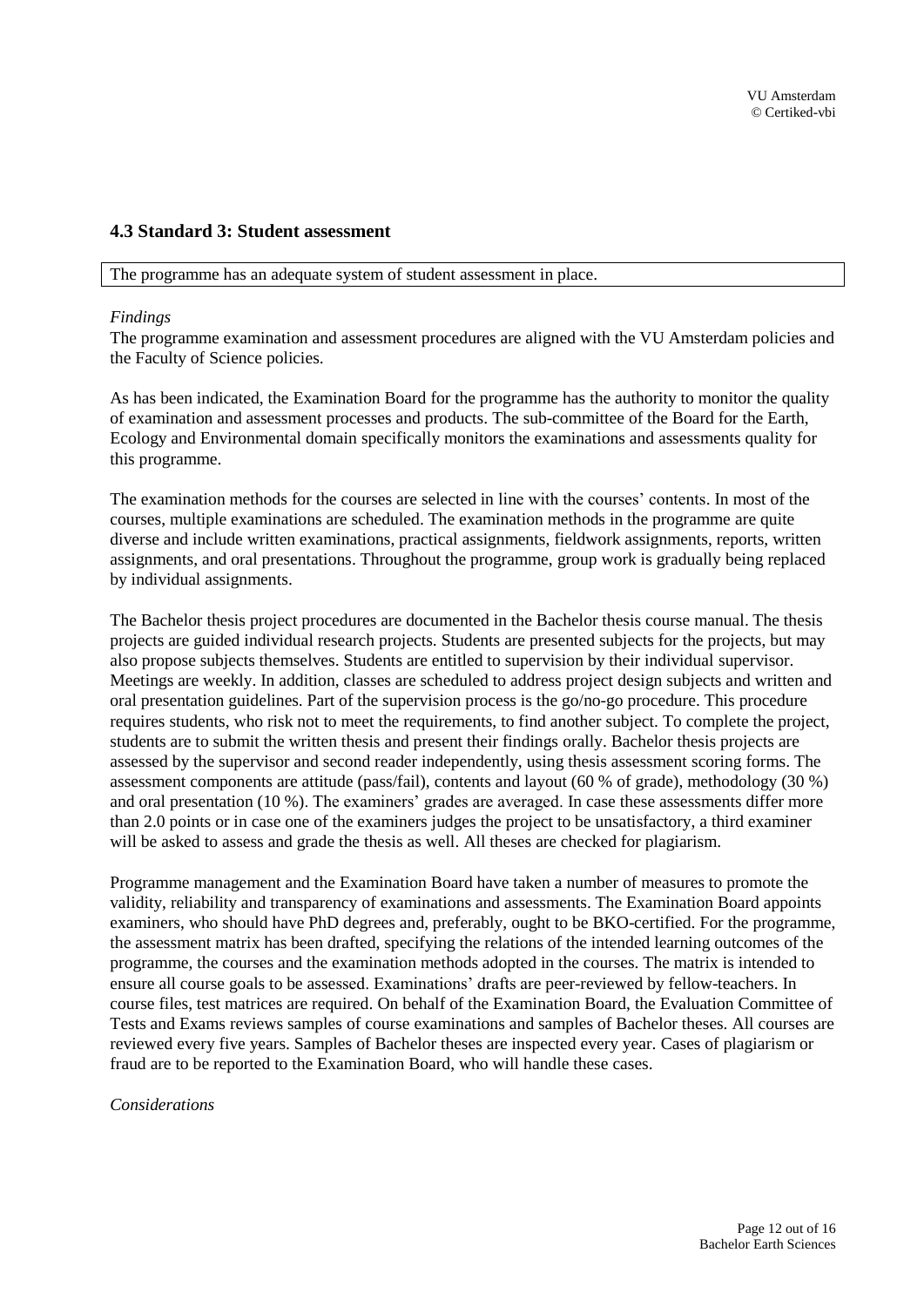The panel regards the examinations and assessment rules and regulations of the programme to be adequate, these being in line with VU Amsterdam and Faculty of Science policies.

The panel approves of the examination methods adopted by the programme and welcomes the wide variety of methods used. The methods are consistent with the goals and contents of the courses.

The supervision and assessment processes for the Bachelor thesis projects have been well-organised. Although students are offered appropriate supervision, some thesis processes take long. Therefore, the panel suggests to schedule and monitor these processes more strictly. The assessment procedures are up to standard, involving two examiners assessing the work separately and on the basis of extensive and detailed assessment scoring forms.

The panel considers the measures ensuring the validity, reliability and transparency of examinations and assessments to be satisfactory.

#### *Assessment of this standard*

The considerations have led the assessment panel to assess standard 3, Student assessment, to be satisfactory.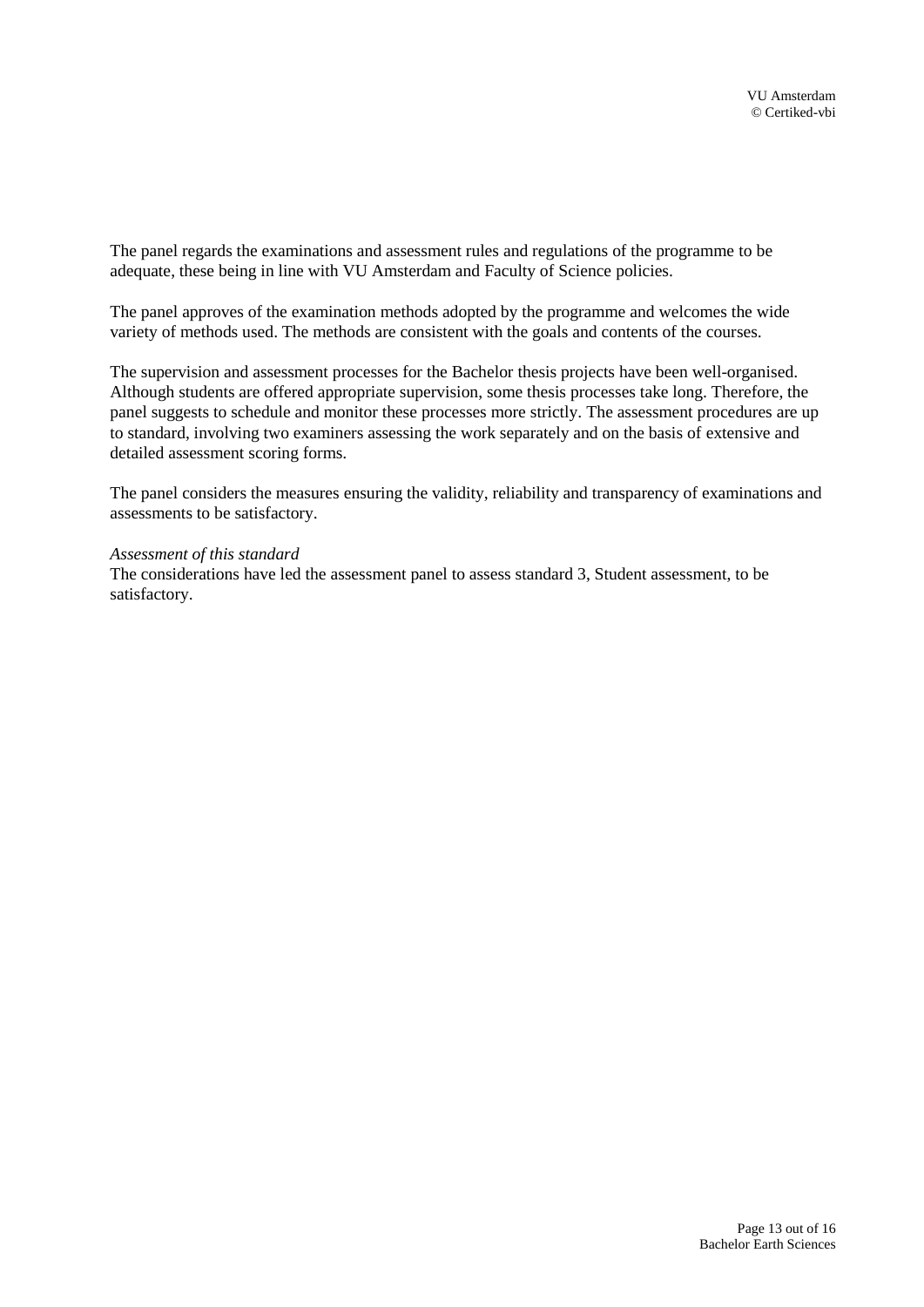## <span id="page-13-0"></span>**4.4 Standard 4: Achieved learning outcomes**

The programme demonstrates that the intended learning outcomes are achieved.

#### *Findings*

As has been said, the options for the Bachelor thesis project are individual research projects on the basis of laboratory, modelling or field work or, in rare cases, literature study. The panel reviewed 15 Bachelor theses of programme graduates of the last two years. The average grades for the projects were 7.7 for 2016/2017 and 7.6 for 2017/2018.

As a rule, programme graduates do not enter the labour market. They proceed to master programmes in this domain at VU Amsterdam or at other universities. Most of the graduates enrol in the Master Earth Sciences or the Master Hydrology of VU Amsterdam. Graduates are admitted without deficiencies to master programmes of other universities as well, both in the Netherlands and abroad.

#### *Considerations*

The Bachelor theses the panel studied, match the intended learning outcomes and are adequate research projects. No theses were found by the panel to be unsatisfactory. The level and quality of the theses differ, which is reflected in the grades. The panel supports the grades given by the programme examiners. The panel finds literature studies for the Bachelor thesis projects to be less desirable and proposes to oblige students to conduct empirical research in their projects. In addition, the panel advises to achieve one standard format, limiting, among others, the differences in lay-out and referencing.

The panel regards the programme graduates to have reached the intended learning outcomes and to be qualified to enrol in master programmes in this domain.

#### *Assessment of this standard*

The considerations have led the assessment panel to assess standard 4, Achieved learning outcomes, to be satisfactory.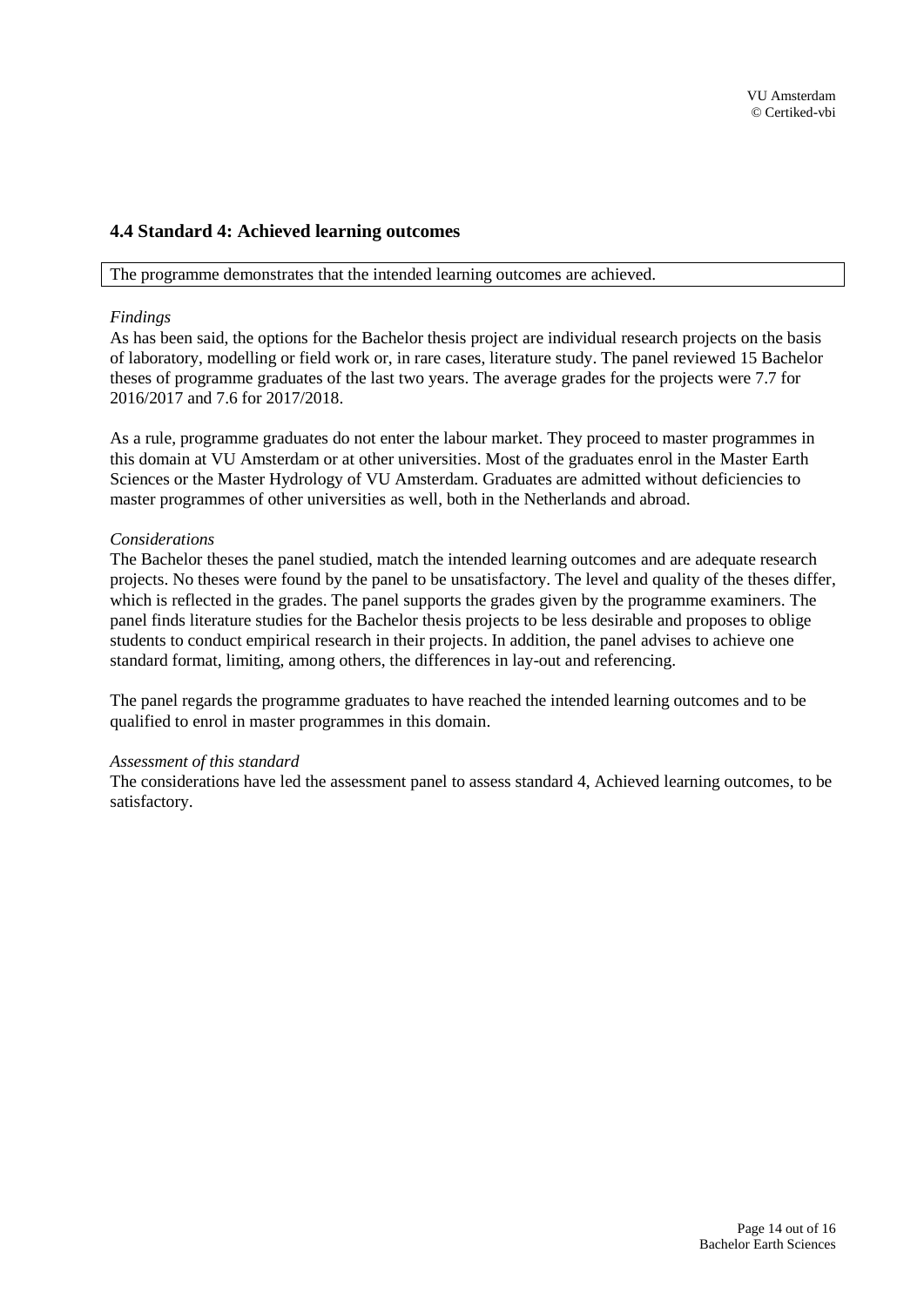# <span id="page-14-0"></span>**5. Overview of assessments**

| <b>Standard</b>                           | Assessment   |
|-------------------------------------------|--------------|
| Standard 1. Intended learning outcomes    | Satisfactory |
| Standard 2: Teaching-learning environment | Satisfactory |
| Standard 3: Student assessment            | Satisfactory |
| Standard 4: Achieved learning outcomes    | Satisfactory |
| Programme                                 | Satisfactory |